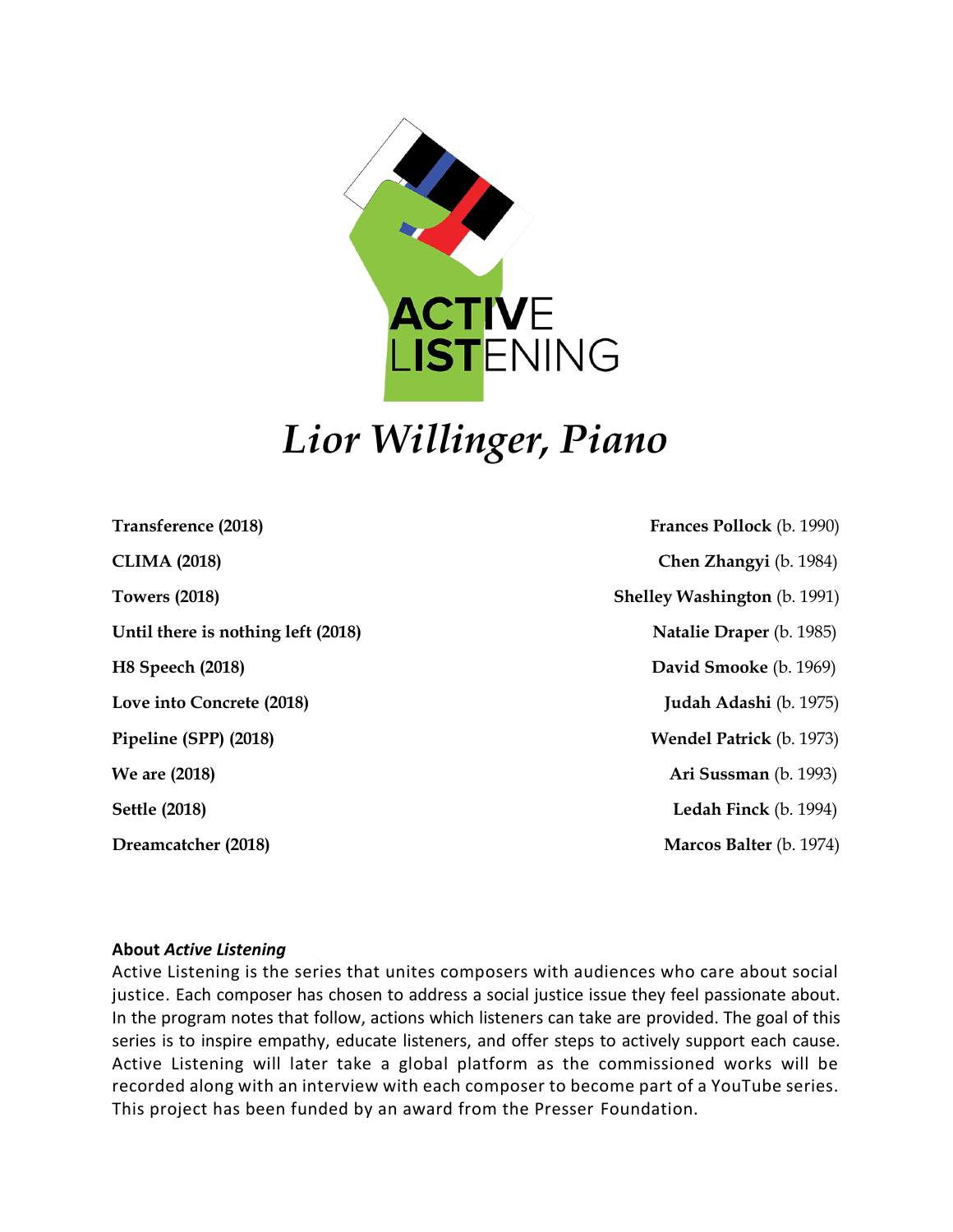## **Transference by Frances Pollock**

Transference is a theoretical phenomenon characterized by unconscious redirection of the feelings a person has about a second person to feelings the first person has about a third person. How does this manifest in our lives? We begin to see patterns and predict behaviors that might or might not be real. Transference is useful in understanding social connections in our communities but it can also lead us to profile and fear strangers based on preconceived notions of what we think we know.

We started with a message with absolutes that we were sure of. We chose sides, fought the fights we were sure we'd won, and knew that a victory was only a vote away. Now that we have picked sides, what do we do when the other team has won? Who do we blame? Who do we fear? And what happens to those absolutes that we were so sure of? Here is a list of things I would like listeners to do to help the cause:

1. READ-read everything. Read works by people who are different then you, read alternate histories written by scholars of that area, read think pieces by people who are a different race, age, gender, region, religion, etc. from you, read things that are different from what your peers and colleagues are reading.

2. Always position yourself in the world-Do your best to understand what you represent in the world. You do this by reading and studying other cultures.

3. Listen and ask questions-Perspective primarily is built out of real-world experience. We are constantly reinforcing the narratives we think we understand. Does someone have a drastically different opinion than you? Ask them about it and consider how they developed that perspective. I've never seen a mind permanently changed by name-calling.

4. Don't be afraid to challenge a perspective-If someone says something that offends you, point it out and ask for their time to discuss it.

5. Be kind. This has and always will be the most important thing you can do to another person.

I would love for a donation to be made to Alexander Blake's group "Tonality" <https://ourtonality.org/>

-Frances Pollock

# **CLIMA by Chen Zhangyi**

In 2018 - the unusually cool weather brought about by the monsoon surge was a rare occurrence in equatorial Singapore, and that prompted me to write something related to nature and environmental protection. CLIMA is created with the intention to raise awareness for climate change, global warming, and their potentially catastrophic ramifications.

Some baby steps to resist climate change:

1. Be mindful of wasting resources like water and electricity - turning off the tap while soaping the dishes, not cranking up the heater/AC!

2. Use less disposable materials - I try my best to bring our own mug to cafes and use recyclable straws.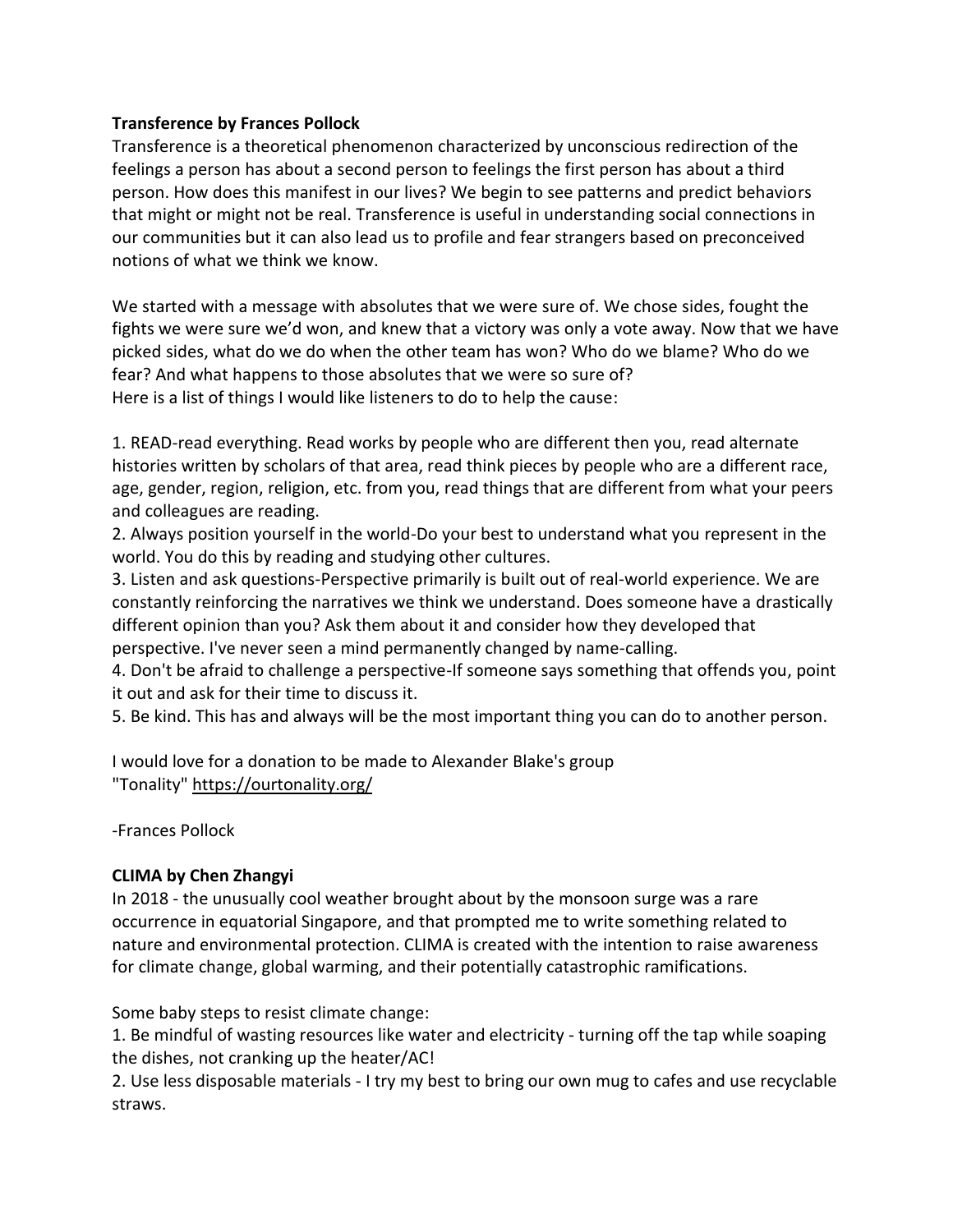#### 3. Car-pool more to save on gas!

I think the great thing about going greener is also to reduce unnecessary expenditure!

## -Chen Zhangyi

## **Towers by Shelley Washington**

I was asked to write a piece inspired by a particular social justice issue that is close to my heart, and I chose to highlight the simultaneous feeling of power and powerlessness, and the often crushing isolation that comes with my being a black woman in higher academia. Throughout my life in schools, including two Masters degrees, I was among a tiny handful of people of color and the only black woman in my program. As I head into a PhD in music composition in the Fall of 2018, I'm afraid it will remain the same. I love that I'll be able to raise awareness, but I hate being "one of the only." Casey Quinlan, and many other authors on the subject of PoC in higher academia, wrote that "one of the greatest challenges of being a black college student at a predominantly white college is the pressure to represent your entire race positively by succeeding at everything." I believe this sentiment extends to all marginalized groups in the United States in some ways. It is lonely. It is exhausting. And though yes, it is getting slightly better, it will take a very very long time to rectify.

I recognize the specific privilege that comes with being biracial; having lighter skin and certain features have allowed me certain 'advantages' that many of my darker sisters and brothers have not experienced. Many of them have had much worse, scarier, lonelier experiences than I, all while being isolated in the academic pursuit they are chasing. To them, I see you. Let me be your shoulder to lean on. I know I'll probably need your shoulders too. TOWERS is for me, and for all those who reside in their own stronghold. Though we often feel confined to our own separate spires in our own separate kingdoms, I know that someday we'll

Some small doable things that might help:

all be able to come down. Slowly but surely, we will all rise together.

1. Take the initiative to learn about the history of African Americans in America, and examine the timeline of when we were allowed to go to the same schools as everyone else. It wasn't too long ago, and being aware of that is important.

2. Speak up on behalf of your POC peers if the content provided by your teachers is exclusively white/western/exclusionary/etc. and ask them to include a more diverse curriculum.

3. Don't always carry the expectation for your POC peers to speak up about issues regarding diversity- if a colleague or professor says something problematic that would potentially harm a POC colleague, don't be afraid to speak up, even if you "don't know how to eloquently word it" speak up to defend your colleagues in the moment rather than issuing an apology on behalf of the speaker after the fact ("I'm sorry you had to hear that earlier...")

4. Don't just listen when a POC colleague speaks up about an issue- listen and internalize and think about why they said what they said- if they said something you didn't quite understand, research!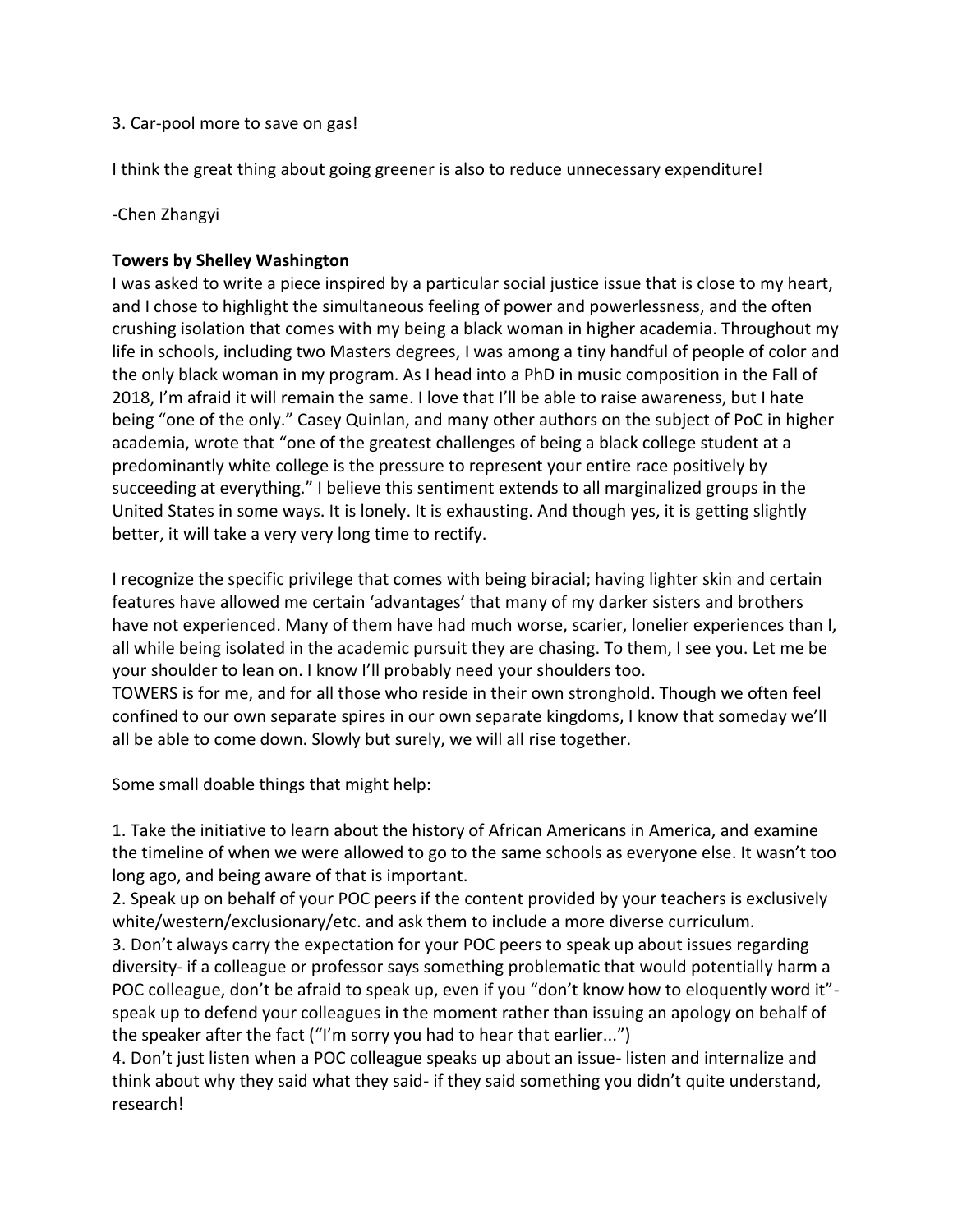#### -Shelley Washington

#### **Until there is nothing left by Natalie Draper**

"Until there is nothing left" is a meditative solo piano piece written for Lior Willinger for his project "Active Listening." This project focuses on deforestation. Trees provide shade, convert carbon dioxide to oxygen, and provide extensive root systems to prevent flooding—they are a crucial part of nearly every environmental ecosystem. Yet, deforestation is a devastating problem from urban and suburban landscapes to the tropical rainforest.

I grew up just outside of Washington, D.C. in the Maryland suburbs. My parents' neighborhood has small, brick houses with yards full of huge, old trees. In the last few decades the county has allowed developers to doze these houses in order to build ostentatiously larger houses made of cheap materials. The dozing process is ruthless—the entire yard is razed and no trees are spared. It is jarring to walk through the neighborhood now. A few houses remain that are still like my parents' house, but most are gone and many yards are simply brown squares, waiting for a new architectural monstrosity. When houses are built, few trees, if any, are planted to replace those that are lost. Walks through the neighborhood are hotter and less pleasant, as there is less shade. My parents' neighborhood is in many ways a microcosm for how our culture thinks about land use: development is prioritized and environmental losses are ignored.

On a different continent, deforestation takes on a more epic story. In the last 40 years, more than 20% of the Amazon rainforest has been destroyed. In the Mato Grosso region of Brazil home to a variety of climatic regions, including parts of the Amazon rainforest—deforestation has been particularly devastating to the environment. As I was reading about deforestation in Mato Grosso, I became interested in linking my piano piece with a time-lapse that could demonstrate the recent rate of change in vegetation. I contacted a college friend who now works for NASA and directed her to latitude and longitude points in the Mato Grosso region. Using NASA's satellite imagery, she was able to put together slides and a time-lapse video from 1984 through 2018 showing the dramatic change to the landscape over this 35-year period.

There are many ways in which big business and development seem like forces that are impossible to stop. I don't believe this is the case. Whenever I walk through my parents' neighborhood we hear other neighbors lamenting the loss of trees. Meanwhile, on a more global scale, there are many organizations working to save the Amazon rainforest. As a global community, we are increasingly aware of the fragility of our planet and the need to preserve the land and communities around us. I would ask you to consider four action items after listening to my piece and watching the satellite imagery from NASA:

1. Please consider making a donation to Amazon Watch, which is an organization that is invested in protecting the Amazon rainforest and its indigenous populations: [www.amazonwatch.org](http://www.amazonwatch.org/)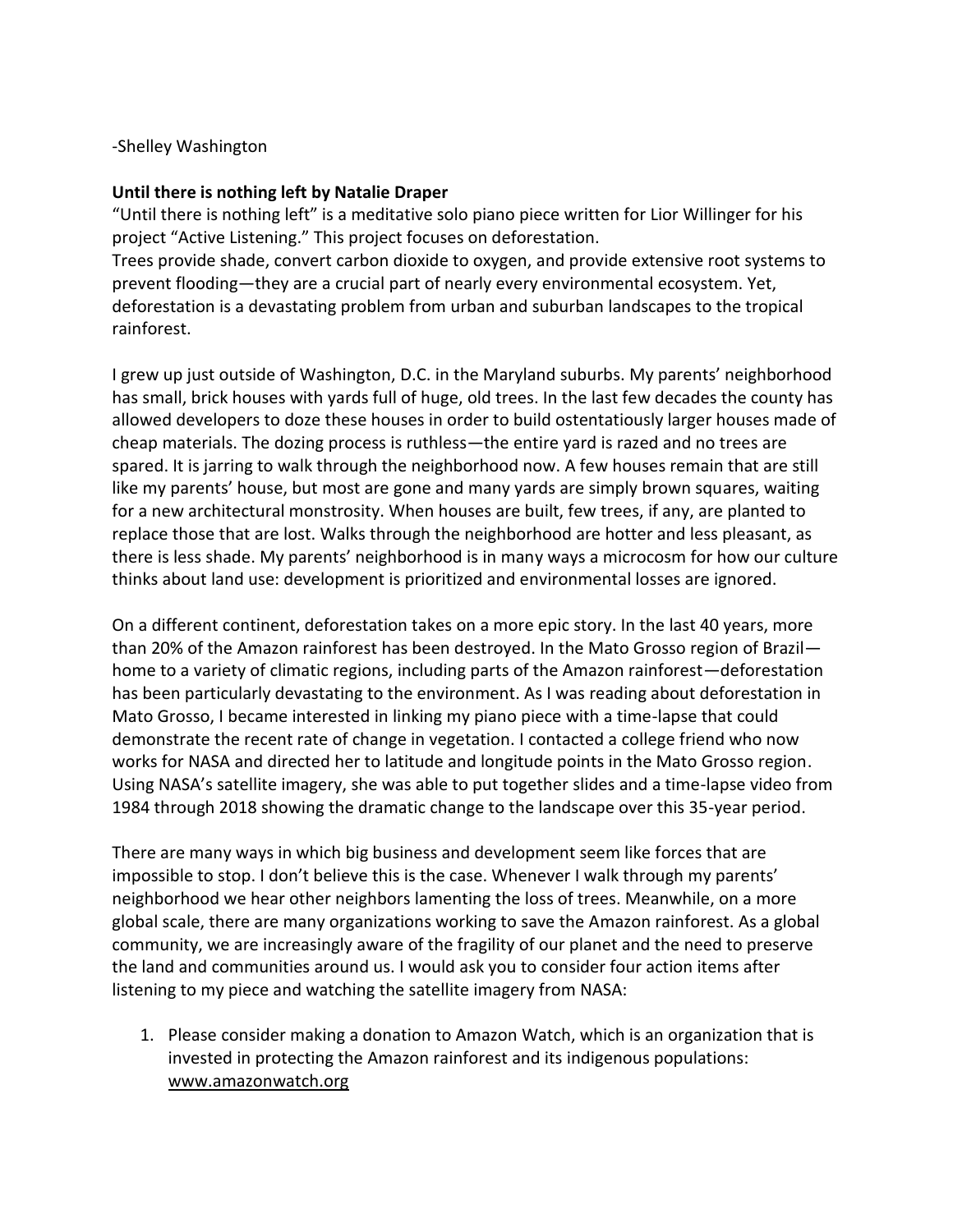- 2. Please consider making a donation to the Rainforest Trust, which works to purchase and protect the rainforest through partnerships and community engagement: [www.rainforesttrust.org](http://www.rainforesttrust.org/)
- 3. Stay engaged with your local communities. Make sure that local land-use decisions are ones you agree with. If destructive decisions are being made, call your representatives. Write letters. Speak up. Don't assume the issue will take care of itself.
- 4. Learn about gardening and land use; plant a tree!

# -Natalie Draper

# **H8 Speech by David Smooke**

I conceived this piece to support two of my favorite organizations whose purposes go hand in hand: The American Civil Liberties Union and the Southern Poverty Law Center. The ACLU works to protect our right to engage in political discourse without limitation, as guaranteed by the First Amendment, and more than 200 years after the drafting of the U.S. Constitution this aspiration remains the foundational principle of our democracy. However, some speech is inherently abhorrent, as it might be filled with hate, can incite violence, or otherwise preempt other voices from being heard. Therefore, while I truly believe that everyone should have access to the public sphere, I also understand the importance of holding people accountable for what they say. This is where the SPLC comes in, identifying people and organizations whose ideas involve silencing others. In this way, we fight for our right to assemble and protest, but also for other people's right to condemn the content of our speech and for what we say to have real consequences in the social sphere, although never in the political domain.

The piece itself vacillates between two emotional poles—violent storminess and calm sweetness. These two states vie for supremacy throughout this short composition, akin to how protestors and counterprotestors might react when occupying a shared space. I use the shortened version "h8" instead of "hate" in the title not just to evoke the informal speaking style found in texts and twitter posts, but also because this formulation evokes an insidious aspect of hate speech itself: many neo-Nazi groups use the symbol "88" as a shorthand for "heil Hitler," since "h" is the eighth letter of the alphabet. These sorts of dog whistle codes abound in our online discourse, and part of the SLPC's work is to catalog this language of the abusers.

Specific activities include:

Donate to the American Civil Liberties Union.

Donate to the Southern Poverty Law Project.

Check the SPLP list of hate groups to see who is in your area or is actively trying to influence people you know.

Research the sources for all of your information. Check media bias charts [\(http://www.adfontesmedia.com/media-bias-chart-3-1-minor-updates-based-constructive](http://www.adfontesmedia.com/media-bias-chart-3-1-minor-updates-based-constructive-feedback/)[feedback/\)](http://www.adfontesmedia.com/media-bias-chart-3-1-minor-updates-based-constructive-feedback/) to see what the agenda is of the person telling you information.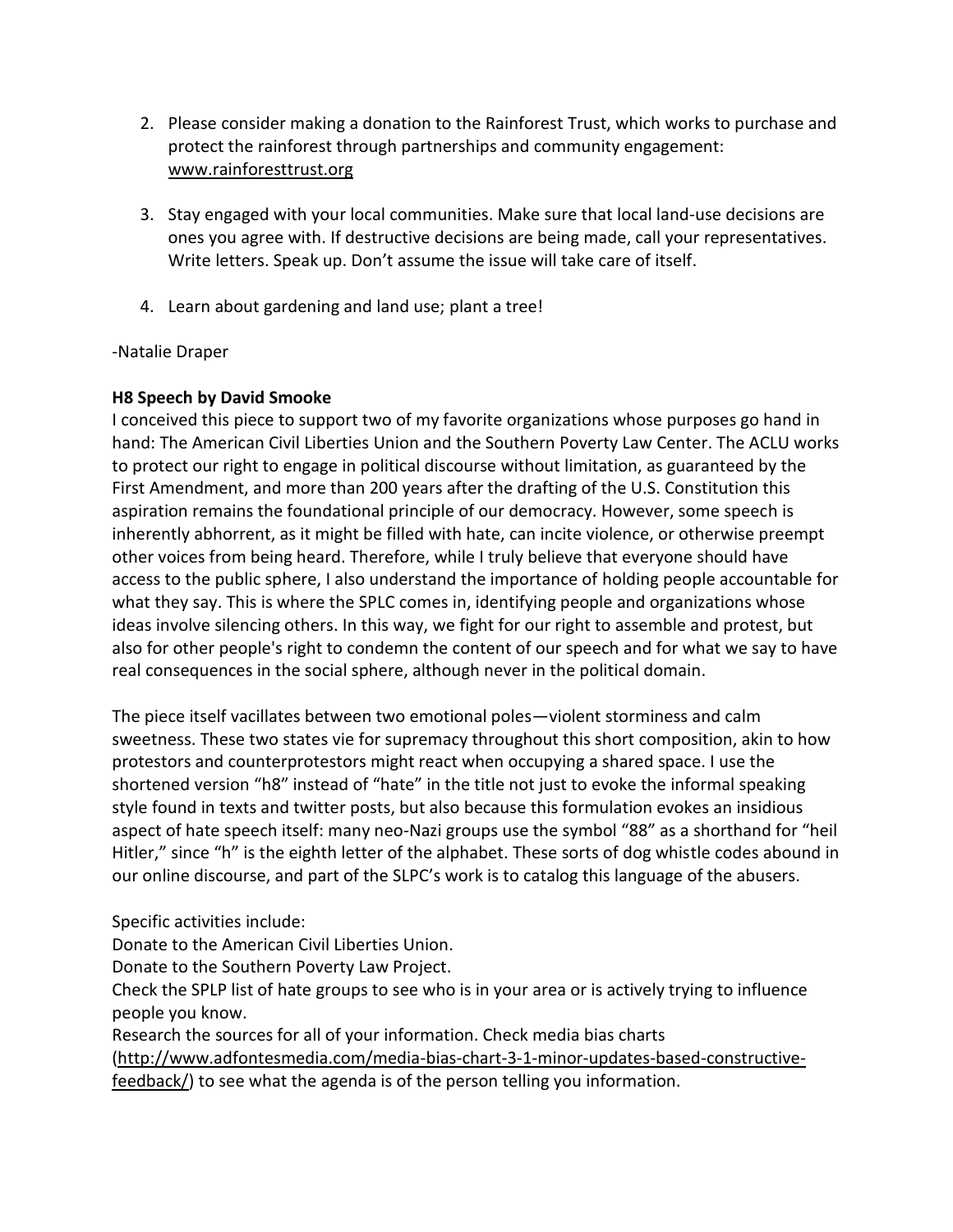Listen to others. Support their right to speak but also hold them accountable for the content of their speech.

-David Smooke

## **Love into Concrete by Judah Adashi**

Whenever someone is killed by violence in Baltimore City, an organization called Baltimore Ceasefire invites people to gather at the site of the murder for a Sacred Space Ritual. Led by coorganizer Erricka Bridgeford, these are not vigils, but "a way to put love & light into the place where our Sister was taken by violence…to make it sacred ground."

*Love into Concrete* is my musical response to the experience of a Sacred Space Ritual. The title was inspired by Bridgeford, who describes the communal act as "pouring love into the murder spot" or "pour[ing] light into the concrete."

The work is dedicated to Erricka Bridgeford and Baltimore Ceasefire. -Judah Adashi

The composer shares the following from the Baltimore Ceasefire website [\(baltimoreceasefire.com\)](http://baltimoreceasefire.com/):

"Donate, buy apparel, attend public meetings, host a public meeting in your community space, attend Sacred 7 rituals, host a life-affirming event during a Ceasefire weekend, attend lifeaffirming events during Ceasefire weekends, take the Baltimore Peace Challenge, commit to community outreach in between Ceasefire weekends, share social media posts on Facebook & Twitter & Instagram, join our email list, advocate for the Ceasefire /Peace Challenge in your schools, churches, work places, etc., put a poster in your window at home, keep flyers in your places of business, and anything else you can think of to spread the message!"

#### **Pipeline (SPP) by Wendel Patrick**

A musical conception of the school to prison pipeline.

Having engaged through the arts with students in Baltimore City schools for twenty years, I have witnessed the stark contrast and clear disparity between resources effectively denied to schools and students in areas of poverty and those available to schools and students in more affluent communities. A few years ago, when I was working with a remedial reading class in a Baltimore City public school, I asked the teacher if the students would be reading their assigned book at home. I was informed that there were no books for the remedial reading students to take home and that there was only one book for the entire class to use. Though it was early in the school year, the teacher had already exhausted her photocopying budget in her personal attempt to provide reading material for the students. This is one of many glaring but all too commonly found examples of a public school system creating scenarios for its students where failure is all but guaranteed. In the same school, there was an armed guard patrolling the school halls. Physical altercations that might lead to detention or suspension in wealthier schools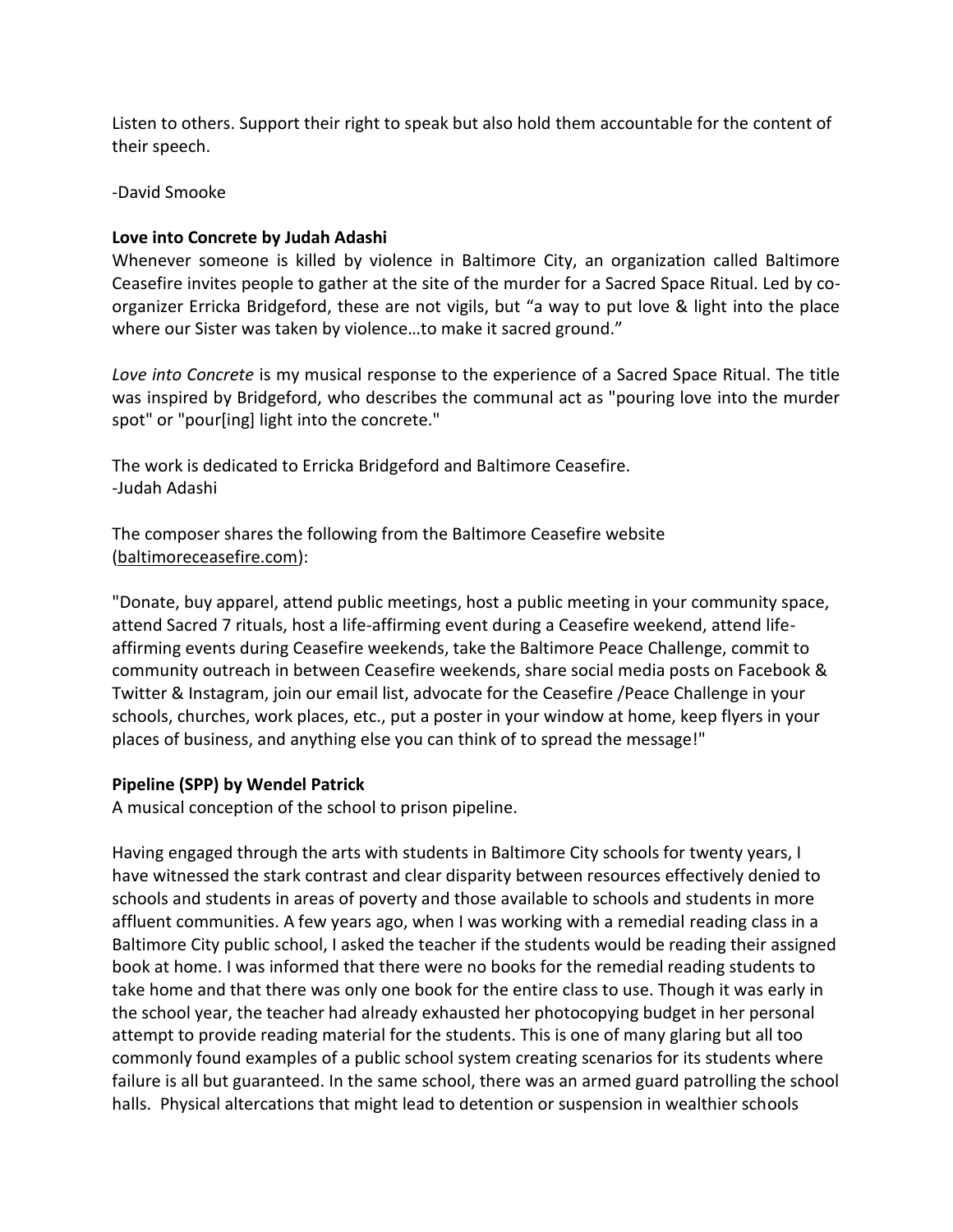would instead lead to arrests and criminal charges for these students. The result: These students enter the criminal justice system at an early age.

The opening of Pipeline (SPP) symbolizes the hope, innocence, potential, and power of a child. As the mood shifts, the music moves to illustrate a student's passage through childhood and an educational system much like the one described above, showing flashes of that same promise while passing through stages of disillusionment, betrayal, abandonment, and, ultimately, resignation.

Please strongly consider volunteering in an underfunded city school. The system needs help, and your time and talents can make a difference in the trajectory of a student's life.

-Wendel Patrick

## **We are by Ari Sussman**

"So we are speaking up for those who don't have anyone listening to them, for those who can't talk about it just yet, and for those who will never speak again. We are grieving, we are furious, and we are using our words fiercely and desperately because that's the only thing standing between us and this happening again." -Emma Gonzalez

"We will stop using our weapons for war. We will hammer our swords into plows and we will use our spears to make tools for harvesting. All fighting between all people will end.." -Isaiah 2:4

I think that the best thing that anyone can do is to call your congress-people on both sides of the aisle. It's important to be respectful but to clearly articulate your points to them. As a citizen of their jurisdiction, you have ever right to protest and fight for what is moral and right. It is theoretically their responsibility to listen and absorb your message. You may never know how your words may impact the lives and mindsets of your representatives and American citizens.

For humanity's sake, go be the change you desire to see.

-Ari Sussman

# **Settle by Ledah Finck**

We settle for less; we settle for giving a dollar when we wish we could give warmth and safety. Some of us settle in big furnished houses where the electricity is always on, some settle down when we don't know where else to go, and some settle in whatever scrap of shelter we can find.

When I moved to Baltimore from North Carolina in 2014, and during all my visits to Baltimore before that, one of the most immediate and jarring things I noticed was the ubiquity of people who clearly spent a lot of time on the streets. I've never been directly affected by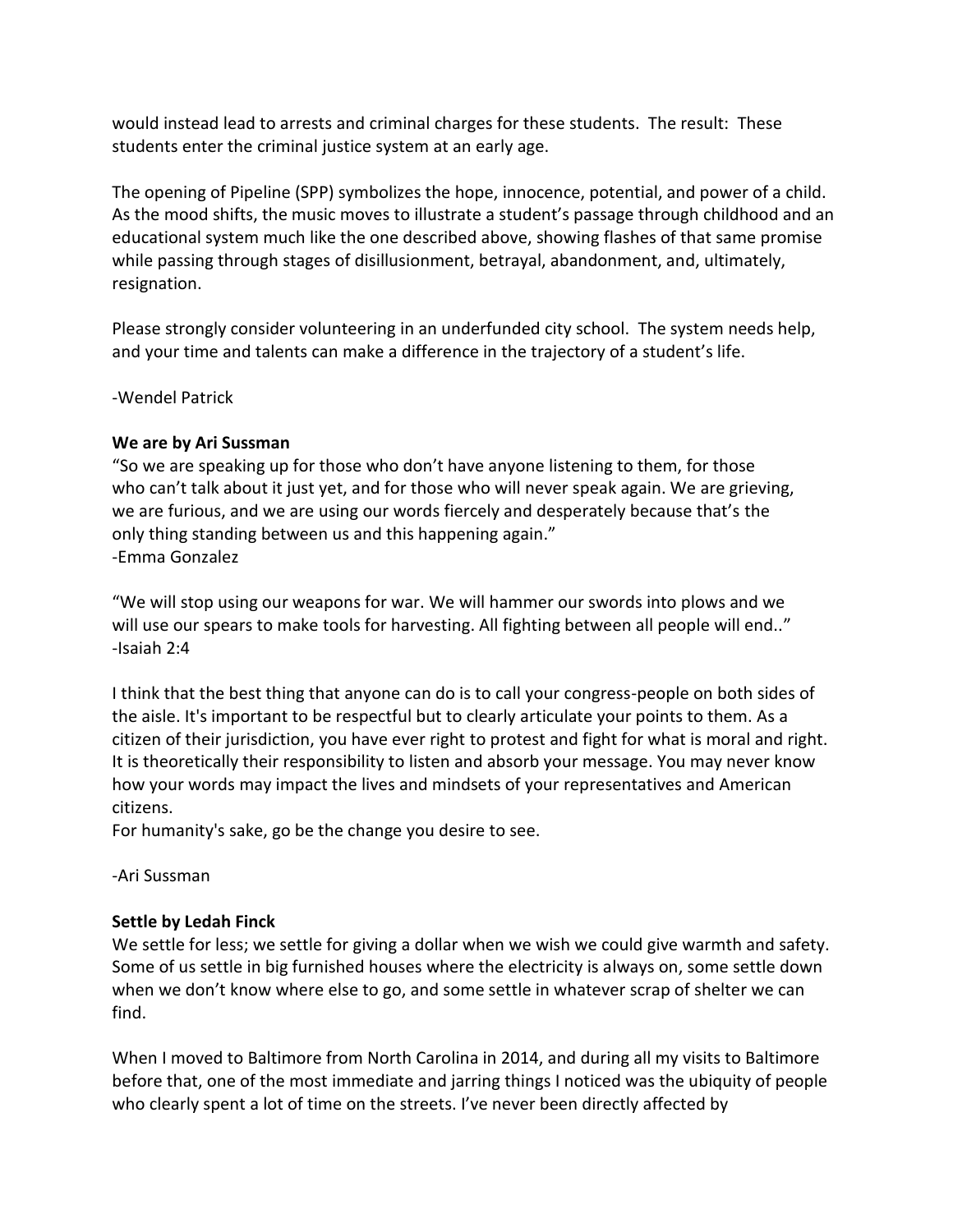homelessness, and likely never will be thanks to the network of relatively resource-rich friends and family I'm privileged to have. However, living in Baltimore or in cities like it means that during the course of most days, when walking to work or home or the store, you can expect a small encounter with a person who asks for spare change or for help of some other kind. It's a reality that I and many of my peers don't know that much about, and we struggle to know the "correct" way to respond to this kind of interaction with a stranger on the street. I've also learned that there is a good deal of stigma and stereotyping towards those experiencing homelessness: they enjoy it, they're lazy, they're criminals. Particularly troubling to me are the split-second judgments one makes when encountering homelessness, about the person's character, the level of threat they may pose, and whether or not they are worthy of our attention or a dollar. We can't know everyone's story, and we can't help every person we interact with. But we can remember that no person wants to be without access to a healthy and stable living situation, and that most homeless individuals have likely experienced extreme hardship. According to the National Coalition for the Homeless, the average life expectancy for the homeless population is between 42 and 52 years, compared to 78 years for the general population.

"Settle" was written as a reflection on life for those who don't have a home and who subsist in places not meant for habitation. The piece is driven by one melody, which is repeated over and over in different framings; by the end, it's probably gotten repetitive and familiar, but fragments are cut away until almost nothing is left. For the midsection, a nocturne-like melody in one hand is unpredictably obscured by blaring interruptions from the other hand, a musical depiction of the stresses of the lack of a private, quiet space in which to address basic needs. My intent is to encourage listeners to consider compassion towards those who experience homelessness, and to consider active gratitude and stewardship towards whatever home and larger community they possess. There is a deep lack of long-term support available for people experiencing homelessness and for addressing its causes and symptoms, but many organizations, largely non-profits, exist that accept monetary donations and that rely on volunteers to help support the homeless. These include Healthcare for the Homeless and Neighbor to Neighbor. In Baltimore City, organizations such as My Sister's Place, Helping Up Mission, and Baltimore Station serve homeless populations and accept donations and volunteering. If you're approached by a homeless person, the advice I've been given is to give what you're comfortable offering, which might just be a smile and a kind word. Those things can go a long way. Otherwise, it helps to know that a night in many shelters costs a few dollars—a level of support that is within many of our means. -Ledah Finck

# **Dreamcatcher by Marcos Balter**

Earlier this year, thousands of children were separated from their families due to the Trump administration's "zero-tolerance policy." Adults attempting to cross the border into the US were placed under custody and criminally prosecuted regardless of whether they were seeking asylum. This heartless policy resulted in children being taken away and put in detention facilities. The battle for humane treatment of immigrants continues as thousands of migrant families are still detained, the termination of temporary protected status for 406,000